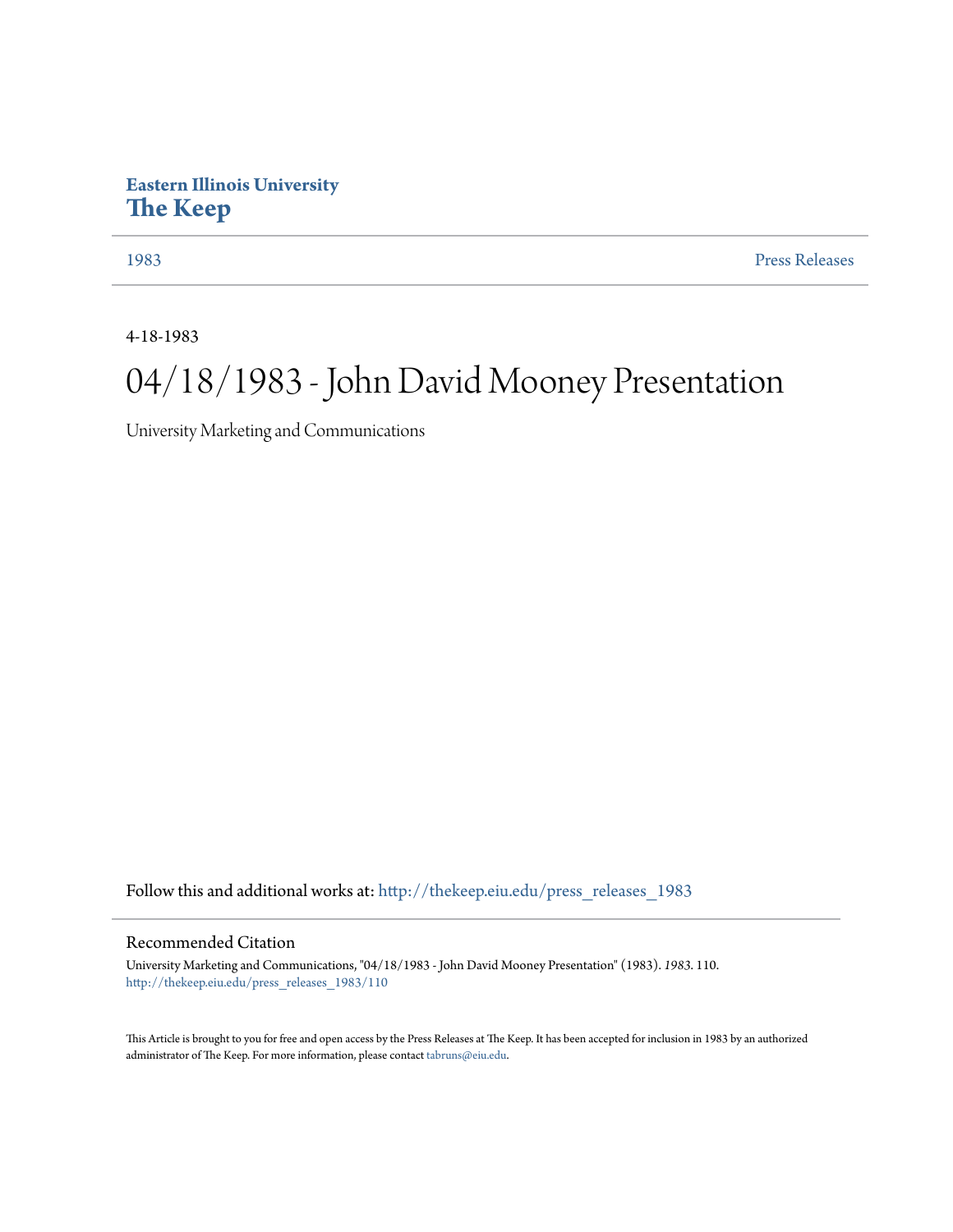

Select  $\langle t \rangle$ 

HARRY READ. Director of Information and Publications (217) 581-2820

## FOR IMMEDIATE RELEASE

CHARLESTON, IL--Internationally-known artist John David Mooney will transform O'Brien Stadium into "an environmental light sculpture" on Saturday at 7 p.m. as part of Celebration 83, a festival of the arts at Eastern Illinois University.

Mooney said he would create his sculpture through ''luminaries," paper sacks covering approximately 2500 lighted candles packed with sand to stay in place ..

He said he will use these luminaries to "accentuate and decorate the entire stadium," to "entertain and amaze the people who come to see it."

Mooney said there has been nothing like this done before and he is very excited about having the opportunity to attempt it. He did not say what design the candles would take in the finished product.

He said he enjoys using everyday materials and reversing the roles of the stands and the field. He said the space usually occupied by people will be taken up by the light sculpture and the spectators will view it from the field, amidst another part of the sculpture.

Preparation of the sculpture will take two days, Mooney said, and he said he will require 20-30 people from the University and the Charleston area to aid in preparation of the candles and paper bags.

In addition to his exhibition, Mooney will also lecture on his works of art, using slide presentations as illustrations. He will speak at 2 p.m. Friday and Saturday in the Doudna Fine Aets Center, room 202.